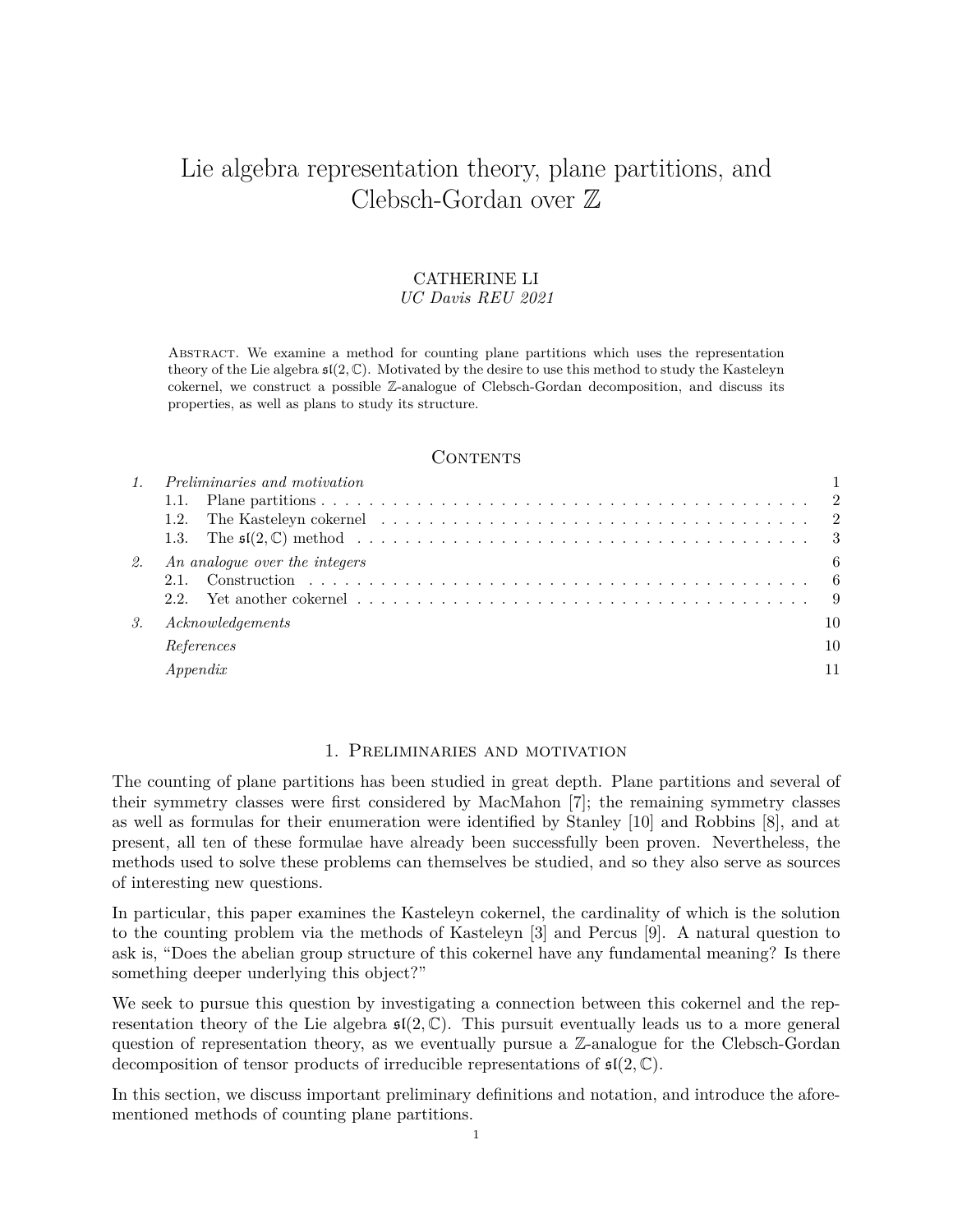# **1.1. Plane partitions**

**Definition 1.1.** A *plane partition* in an  $a \times b \times c$  sized box is a stable stack of unit cubes: a collection of cubes  $I^3 \subseteq [0, a] \times [0, b] \times [0, c] \subseteq \mathbb{R}^3$  which does not fall over when pushed towards the origin (i.e. a lower set of these cubes).

Equivalently, we may define a plane partition to be an  $a \times b$  matrix with nonnegative entries  $\pi_{i,j} \leq c$ , such that  $\pi_{i,j}$  are nonincreasing across indices *i* and *j*. This is a histogram version of the previous definition, in which each entry  $\pi_{i,j}$  corresponds to a tower of  $\pi_{i,j}$  cubes. For instance, this is the matrix corresponding to the plane partition in Figure 1 below:

$$
\begin{bmatrix} 4 & 3 & 1 \\ 2 & 0 & 0 \end{bmatrix}.
$$

Now let the set of  $a \times b \times c$  plane partitions be  $P(a, b, c)$ , or P when the dimensions are arbitrary. The original counting problem was to find *|P|*; one can also consider symmetry classes of these plane partitions (i.e. subsets of *P* invariant under certain symmetry relations), and count those as well; these values are already known.

In particular, one can find *|P|* by translating plane partitions into the language of graph theory.



FIGURE 1. A  $2 \times 3 \times 4$  plane partition, its lozenge tiling, and its perfectly matched graph.

Consider the semiregular hexagon of side lengths *a, b, c* (we define a *semiregular hexagon* to be a hexagon whose opposite sides share the same length). These hexagons can be tiled by lozenges (i.e. 60*◦* unit rhombi, sometimes called *calisson*). Then  $P(a, b, c)$  is in bijection with the set of lozenge tilings of the  $a \times b \times c$  semiregular hexagon.

One can then correspond a lozenge tiling to a perfect matching of a planar bipartite graph; indeed, let each lozenge be divided into two equilateral triangles, which point either east or west.

Let each triangle define a vertex of our graph, and let edges be between adjacent triangles. The perfect matching is formed by the edges which comprise lozenges in the tiling.

Then the set of lozenge tilings is in bijection with the set of perfect matchings. Therefore, by composing the two bijections, we can count plane partitions by counting perfect matchings of the aforementioned planar bipartite graph [5]. I have depicted these bijections visually in Figure 1 above.

# **1.2. The Kasteleyn cokernel**

It is well-known that one can compute the number of perfect matchings of a bipartite graph by computing the permanent of its bipartite adjacency matrix. However, the permanent is difficult to compute, and so we wish to "convert" it into a determinant, which we can do by assigning negative signs to certain entries in the matrix. The following rule by Percus [9] is called the *permanentdeterminant method* (or *Kasteleyn-Percus method*).

**Theorem 1.1.** The edges of a simple, planar, bipartite graph *G* with bipartite adjacency matrix *M* can be assigned signs  $+$ ,  $-$  such that det  $M' = \text{perm } M$ , where  $M'$  is the signed matrix, and perm *M* is the permanent of *M*. In particular, the rule is as follows: each face of *G* will contain an odd number of *−* signs if and only if the face has 4*k* sides.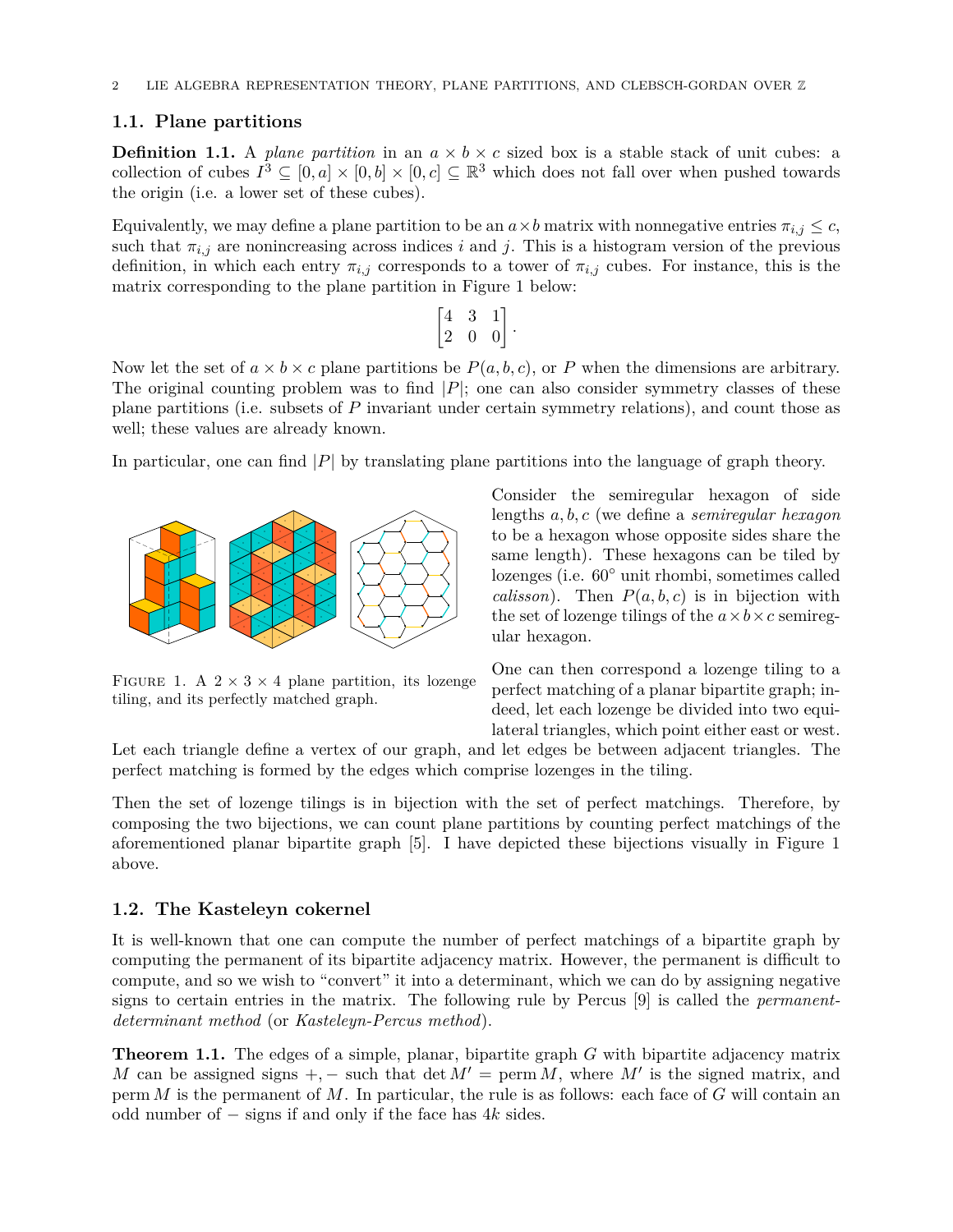Thus, the determinant of this altered matrix (also known as its *Kasteleyn-Percus* matrix) is the solution to our counting problem.

**Definition 1.2.** The *Kasteleyn cokernel A* of a simple, planar, bipartite graph is the cokernel of its Kasteleyn-Percus matrix *M*.

Recall that the order of this cokernel is det *M*, because the Smith normal form of *M* is a diagonal matrix with diagonal entries  $\{a_i\}_i$ , so that coker $(M) \cong \bigoplus_i \mathbb{Z}/a_i$ , and  $\prod_i a_i = \det M$ . Therefore, *|A|* is the desired number of plane partitions.

Additionally, note that when considering certain symmetry classes, we find that our graphs are not always bipartite, in which case there exists a generalization of the above method (the *Hafnian-Pfaffian* or *Kasteleyn method* [3]). Nevertheless, for the purposes of this paper, we merely examine the general class of plane partitions, for which the determinant already equals the permanent by the permanent-determinant method.

The structure of the Kasteleyn cokernel appears to be nontrivial. For instance, the number of domino tilings of the Aztec diamond of order *n* is  $2^{n(n+1)/2}$ , and its respective Kasteleyn cokernel is  $\mathbb{Z}/2 \oplus \mathbb{Z}/4 \oplus \mathbb{Z}/8 \oplus \cdots \oplus \mathbb{Z}/2^n$ . However, it is unknown what determines this structure.

Thus we may seek to connect it to other methods of finding *|P|*.

# **1.3. The** sl(2*,* C) **method**

In this section, we will see how plane partitions arise in the representation theory of the Lie algebra  $\mathfrak{sl}(2,\mathbb{C})$ , particularly through tensor products of certain irreps. This method was first used by Kuperberg [4] to enumerate four symmetry classes of plane partitions at once. Let us now recall some basic facts about  $\mathfrak{sl}(2,\mathbb{C})$  and its representation theory.

**Definition 1.3.** The complex special linear Lie algebra of order 2, denoted  $\mathfrak{sl}(2,\mathbb{C})$ , is the vector space defined to be the complex span of the matrices

$$
X=\begin{bmatrix}0&1\\0&0\end{bmatrix},\quad Y=\begin{bmatrix}0&0\\1&0\end{bmatrix},\quad H=\begin{bmatrix}1&0\\0&-1\end{bmatrix},
$$

which is made further into a non-associative algebra by the Lie bracket  $[A, B] = AB - BA$  for  $A, B \in \mathfrak{sl}(2, \mathbb{C})$ . In other words, it consists of of  $2 \times 2$  traceless matrices with entries in  $\mathbb{C}$ , together with the aforementioned Lie bracket.

**Theorem 1.2.** Let  $(V, \alpha)$  be a finite dimensional representation of  $\mathfrak{sl}(2,\mathbb{C})$ . Then the following two facts are true:

- (1) *V* decomposes (up to reordering) into a direct sum of irreducible subrepresentations.
- (2) The irreducible representations  $V_n$  of  $\mathfrak{sl}(2,\mathbb{C})$  are classified by N up to isomorphism, where  $\dim V_n = n + 1$ . (For more information on  $\mathfrak{sl}(2,\mathbb{C})$ , see Section 4.6 of reference [1].)

Up to isomorphism,  $V_n$  is the  $(n + 1)$ -dimensional space of homogeneous degree *n* polynomials in  $\mathbb{Z}[x, y]$ , with representation  $\alpha_n : \mathfrak{sl}(2, \mathbb{C}) \to \mathrm{Aut}(V_n)$ . The action of  $\mathfrak{sl}(2, \mathbb{C})$  is defined by

$$
\alpha_n(X) = x \frac{\partial}{\partial y}, \quad \alpha_n(Y) = y \frac{\partial}{\partial x}, \quad \alpha_n(H) = x \frac{\partial}{\partial x} - y \frac{\partial}{\partial y}.
$$

We can also write these actions on a basis vector  $x^{n-k}y^k$ :

$$
\alpha_n(X)x^{n-k}y^k = kx^{n-k+1}y^{k-1}
$$
  
\n
$$
\alpha_n(Y)x^{n-k}y^k = (n-k)x^{n-k-1}y^{k+1}
$$
  
\n
$$
\alpha_n(H)x^{n-k}y^k = (n-2k)x^{n-k}y^k.
$$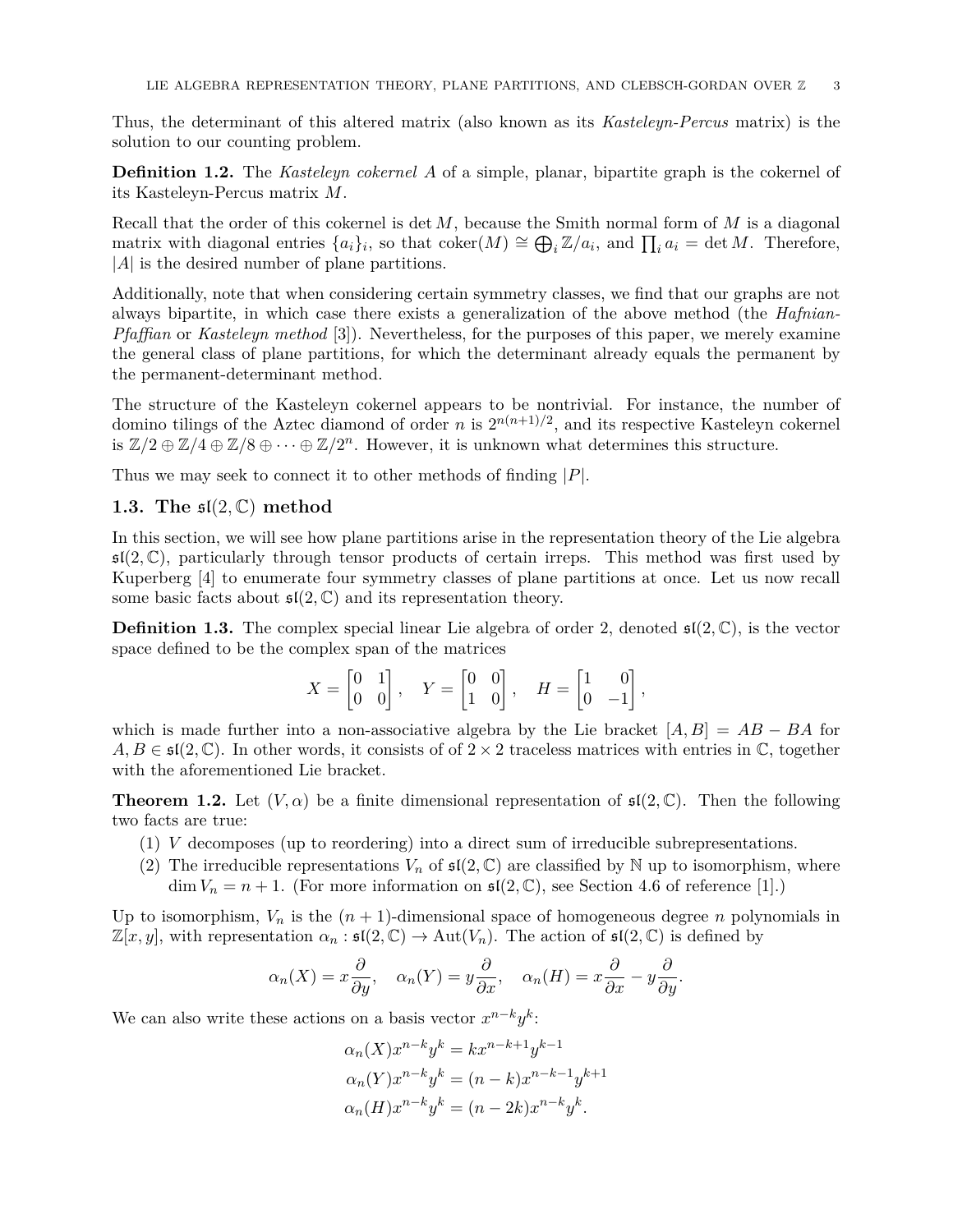Then each basis vector  $x^{n-k}y^k$  is an eigenvector under the *H* action with eigenvalue  $n-2k$ ; thus, they are uniquely identifable by their eigenvalue, and so we can denote them by  $e_i$ , where  $i \in \{-n, -n+2, \ldots, n-2, n\}$ . It is helpful to rewrite the actions in terms of this new notation:

$$
\alpha_n(X)e_i = \frac{n-i}{2}e_{i+2}, \quad \alpha_n(Y)e_i = \frac{n+i}{2}e_{i-2}, \quad \alpha_n(H)e_i = ie_i.
$$

In the diagram below, we display the action of  $\mathfrak{sl}(2,\mathbb{C})$  on  $V_4$ .



The leftwards-pointing sequence of arrows represents the action of *X* (with the arrow labels being the coefficient of multiplication); the rightwards-pointing sequence of arrows represents the action of *Y* ; and the numbers at the bottom are the eigenvalues corresponding to the action of *H*.

**Definition 1.4.** If  $(V, \alpha)$  is a representation of  $\mathfrak{sl}(2, \mathbb{C})$ , and we have  $v \in V$  such that  $\alpha(H)v = \lambda v$ , then *v* is called a *weight vector*, and  $\lambda$  is its *weight*. Then eigenspaces  $V|_{\lambda}$  are called *weight spaces*.

Furthermore, recall that the action of an element *X* of an arbitrary Lie algebra on a tensor product of representations  $\alpha \otimes \beta$  is as follows:

$$
(\alpha \otimes \beta)(X) = \alpha(X) \otimes \mathrm{id} + \mathrm{id} \otimes \beta(X).
$$

Thus, on a tensor product  $V_n \otimes V_k$  with bases  $\{e_i\}$ ,  $\{f_i\}$  respectively, we have

$$
(\alpha_n \otimes \alpha_k)(H)(e_i \otimes f_j) = (ie_i) \otimes f_j + e_i \otimes (jf_j) = (i + j)(e_i \otimes f_j).
$$

In other words, the basis vectors of a tensor product of representations are also weight vectors, and their weights are the sums of the weights of their constituents.

Now, given a tensor product  $V := V_n \otimes V_k$ , let us consider the the action of X on the weightspace *V*  $|I_{-1}$ ; indeed, by the action defined above, we have  $\alpha(X)|_{-1} : V|_{-1} \to V|_{+1}$ .

**Example 1.1.** Consider  $V := V_3 \otimes V_4$ . Let us denote the weight vectors of  $V_3$  by  $\{e_{-3}, e_{-1}, e_1, e_3\}$ and the the weight vectors of *V*<sub>4</sub> by  $\{f_{-4}, f_{-2}, f_0, f_2, f_4\}$ ; now, we will compute  $\alpha(X)|_{-1}$  on  $V|_{-1}$ .

In the diagram to the right, we have visually depicted  $\alpha(X)|_{-1} : V|_{-1} \to V|_{+1}$  in a table of basis vectors. The black bullets depict vectors of weight *−*1, the white bullets depict vectors of weight  $+1$ , and the arrows depict the action of *X*. For instance, we can calculate

 $(\alpha_3 \otimes \alpha_4)(X)(e_1 \otimes f_{-2}) = e_3 \otimes f_{-2} + 3e_1 \otimes f_0.$ 



Thus, at the black bullet depicting  $e_1 \otimes f_{-2}$ , there is one arrow labelled "1" pointing up to  $e_3 \otimes f_{-2}$ , and one arrow labelled "3" pointing right to  $e_1 \otimes f_0$ .

In fact, the same procedure can be done for three-fold tensor products. In particular, if we denote  $\hat{a} = b + c - 1$ ,  $\hat{b} = a + c - 1$ , and  $\hat{c} = a + b - 1$ , we have that the matrix  $\alpha(X)|_{-1}$  in the product *V*<sup> $>c$ </sup> ⊗ *V*<sup> $>$ </sup>  $V$ <sup> $>$ </sup>  $\alpha$ <sup>*i*</sup> is a weighted Kasteleyn-Percus matrix for an *a* × *b* × *c* plane partition.

In Figure 2 below, the basis vectors of the three-fold product  $V_4 \otimes V_4 \otimes V_5$  now fill a three-dimensional table. Again, black bullets depict the *−*1 weight space filled-in with magenta, white bullets depict the  $+1$  weight space filled-in with cyan, and edges depict the action of X. We see that this structure exactly takes the familiar form of a bipartite graph for a  $2 \times 2 \times 3$  plane partition.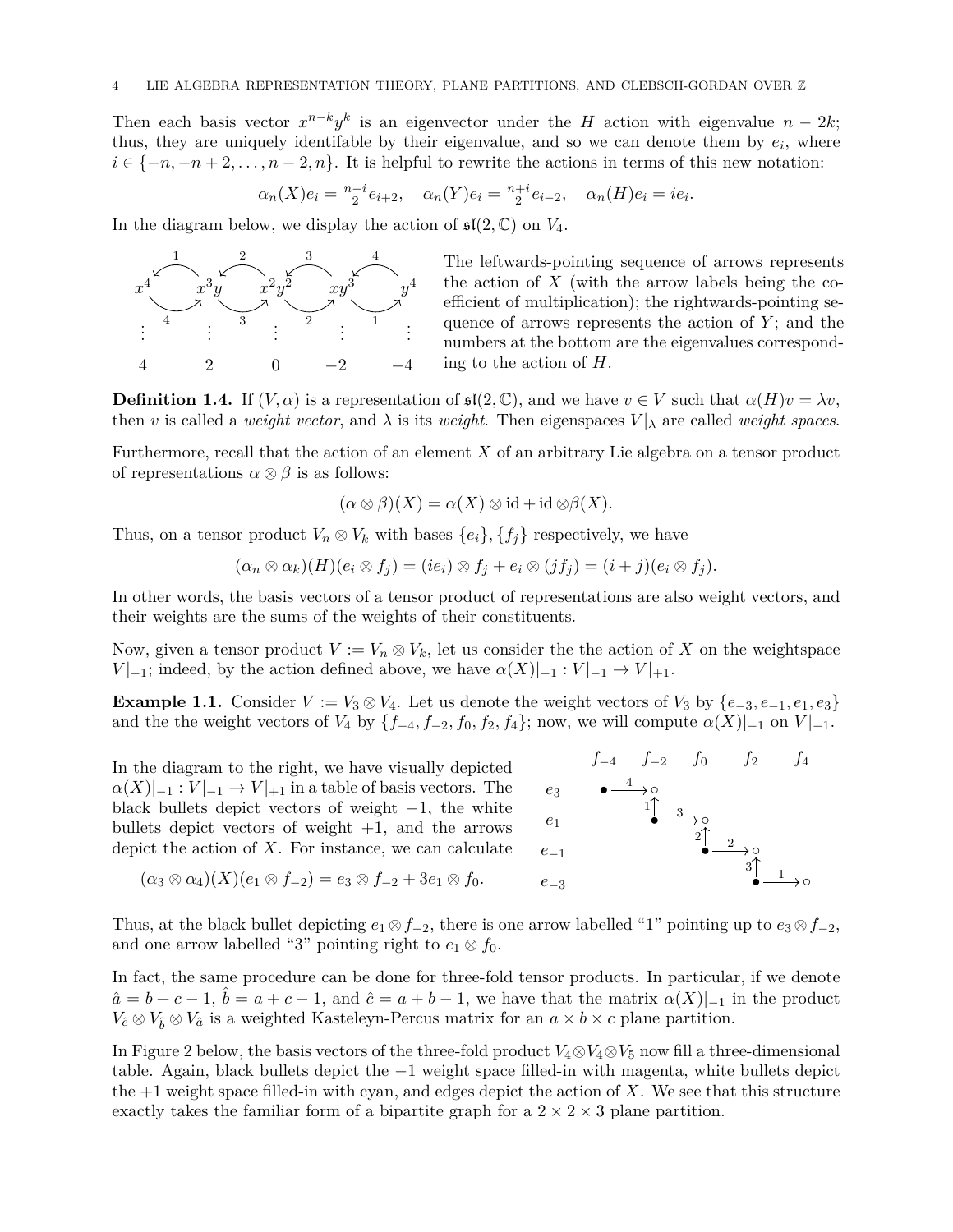

FIGURE 2. The weighted bipartite graph of  $2 \times 2 \times 3$  plane partition, seen in the action  $\alpha(X)|_{-1}$  on  $V_4 \otimes V_4 \otimes V_5$ .

The associated graph is *Kasteleyn-flat* (i.e. opposite edges have the same weight), and thus det  $\alpha(X)|_{-1}$  is the determinant of its unweighted version times a known factor. Dividing by this factor, we obtain our original *|A|* [4]. However, taking the Smith normal form of this weighted adjacency matrix to obtain its cokernel gives us a large pre-quotient of our original Kasteleyn.

If we wished, it would be simple to change the basis of our representations such that the action of *X* has a coefficient of 1, so that the determinant would be exactly *|A|*, and the matrix would exactly be the Kasteleyn-Percus matrix which yields us the Kasteleyn cokernel. More explicitly, we can do as follows:

**Proposition 1.1.** Let  $\{e_{n-2k}\}\$  denote our aforementioned basis. Then define

$$
\hat{e}_{n-2k} = \frac{n!}{k!} \cdot e_{n-2k}.
$$

The set  $\{\hat{e}_{n-2k}\}\)$  is a basis which normalizes the action of *X*.

*Proof.* The transformation is clearly linear. Furthermore, the action of *X* has a coefficient of 1:

$$
\alpha(X)\hat{e}_{n-2k} = \frac{n!}{k!} \alpha(X)e_{n-2k}
$$
  
=  $\frac{n!}{k!} \cdot ke_{n-2(k-1)}$   
=  $\frac{n!}{(k-1)!} \cdot e_{n-2(k-1)}$   
=  $\hat{e}_{n-2k+2}$ 

We can also calculate the *Y* -action:

$$
\alpha(Y)\hat{e}_{n-2k} = \frac{n!}{k!} \alpha(Y)e_{n-2k}
$$
  
=  $\frac{n!}{k!} \cdot (n-k)e_{n-2(k+1)}$   
=  $\frac{n!}{k!} \cdot (n-k) \cdot \frac{(k+1)!}{n!} \hat{e}_{n-2(k+1)}$   
=  $(n-k)(k+1)\hat{e}_{n-2(k+1)}$ 

Since this change of basis is just a shift by scalar factor, the weights and weight vectors do not change.  $\Box$ 

However, returning to the original calculation, we still require one more important theorem in order to compute the determinant:

**Theorem 1.3.** *(Clebsch-Gordan)* Let  $V_n$  and  $V_k$ ,  $n \geq k$ , be two irreps of  $\mathfrak{sl}(2,\mathbb{C})$ . Then we have the following decomposition:

$$
V_n \otimes V_k \cong V_{n+k} \oplus V_{n+k-2} \oplus V_{n+k-4} \oplus \cdots \oplus V_{n-k}.
$$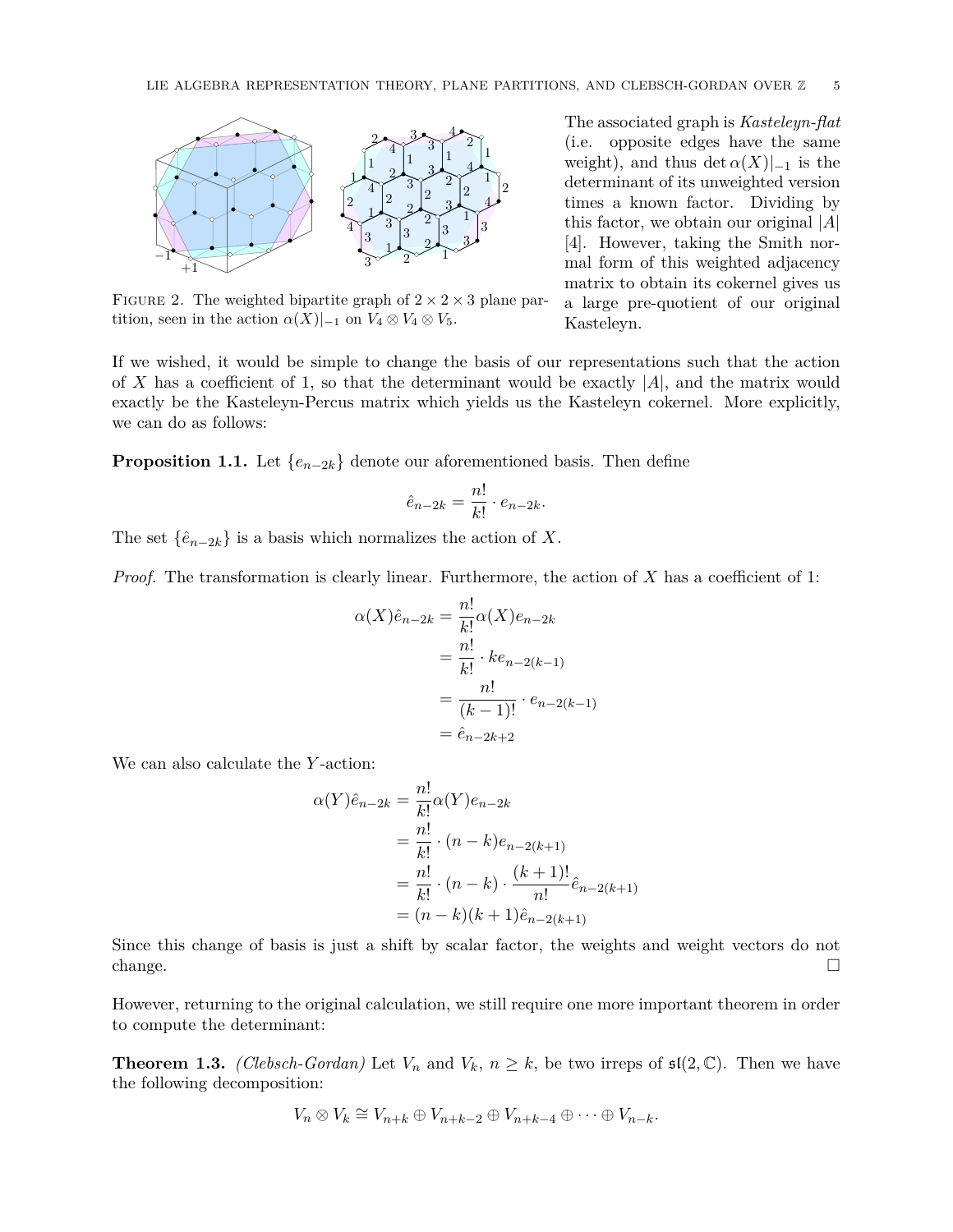This decomposition effectively diagonalizes our aforementioned weighted Kasteleyn-Percus matrix, allowing us to enumerate  $|P|$ . Furthermore, this process can be extended to the quantum group generalization  $U_q(\mathfrak{sl}_2)$  to compute the *q*-enumerated case, as well [4]. (For more information on  $U_q(\mathfrak{sl}_2)$ , see Section V of reference [2]).

As Clebsch-Gordan is equally valid over  $\mathbb Q$ , we can use  $\mathfrak{sl}(2,\mathbb Q)$  in place of its complex counterpart. However, the proof of Clebsch-Gordan requires properties of  $\mathbb Q$  as a field. If we seek to connect this method to the Kasteleyn cokernel, which is meaningful only over  $\mathbb{Z}$ , we would need to construct a Z-analogue of Clebsch-Gordan.

In order to do so, we will define analogues of our irreducible representations, and realize them as submodules of the tensor product in a way that preserves the desired connection to the Kasteleyn cokernel. In the next section, we find that this procedure results in another cokernel to study.

#### 2. An analogue over the integers

First, we begin with a generalization of our Lie algebra:

**Definition 2.1.** The special linear Lie algebra of order 2 over the integers, denoted  $\mathfrak{sl}(2,\mathbb{Z})$ , is the Z-module defined to be the integer span of the matrices

$$
X=\begin{bmatrix}0&1\\0&0\end{bmatrix},\quad Y=\begin{bmatrix}0&0\\1&0\end{bmatrix},\quad H=\begin{bmatrix}1&0\\0&-1\end{bmatrix},
$$

which is made further into a non-associative algebra over the integers by the Lie bracket  $[A, B] =$  $AB - BA$  for  $A, B \in \mathfrak{sl}(2, \mathbb{Z})$ . In other words, it consists of of  $2 \times 2$  traceless matrices with entries in Z, together with the aforementioned Lie bracket.

We can similarly define a Z-analogue of  $V_n$  to be an  $(n + 1)$ -dimensional free Z-module with basis *{ei}<sup>i</sup>* , where *i ∈ {−n, −n* + 2*, . . . , n −* 2*, n}*, together with actions

$$
\alpha_n(X)e_i=\tfrac{n-i}{2}e_{i+2},\quad \alpha_n(Y)e_i=\tfrac{n+i}{2}e_{i-2},\quad \alpha_n(H)e_i=ie_i.
$$

Note that  $n \pm i$  is always even, so the actions are closed over the integers. Then, since the actions are preserved, and the change of basis described in Proposition 1.1 is also closed over the integers, there is reason to hope we can obtain our Kasteleyn cokernel.

Nevertheless, these  $V_n$  are no longer irreducible; more importantly, their tensor products no longer decompose via Clebsch-Gordan as above. Yet since the actions are closed over the integers, indeed the weights and weight vectors are preserved. Thus, one can hope to proceed with the standard way of decomposing a representation of  $\mathfrak{sl}(2,\mathbb{Q})$ , i.e. running through the action of *Y* on the highest weight vector to create a subrepresentation. We base the following construction on this procedure.

#### **2.1. Construction**

There are two important factors to consider: first, we want our decomposition to be composed of subrepresentations, i.e. they must be both submodules and closed under the action of  $\mathfrak{sl}(2,\mathbb{Z})$ .

Furthermore, we want components of our decomposition to be complemented, so that our decomposition can actually exist; this fact is true for any complex semisimple Lie algebra, but is not always true over the integers. For instance, we have the following simple motivating example:

**Example 2.1.** Consider the integer lattice  $\mathbb{Z}^2$  with basis  $a = (0, 1), b = (1, 0)$ , and consider the submodule generated by 2*a*. Then there does not exist a complement to  $\langle 2a \rangle$ , i.e. a submodule *N* such that  $\mathbb{Z}^2 = \langle 2a \rangle \oplus N$  (where we take the internal direct sum, so we require  $\langle 2a \rangle \cap N = \emptyset$ ). If there did exist such an *N*, then there would exist some  $x \in N$  such that  $2ka + x = a$ , so  $x = (2k - 1)a$ ; then  $2x \in (2a)$ , so  $\langle 2a \rangle \cap N \neq \emptyset$ , a contradiction.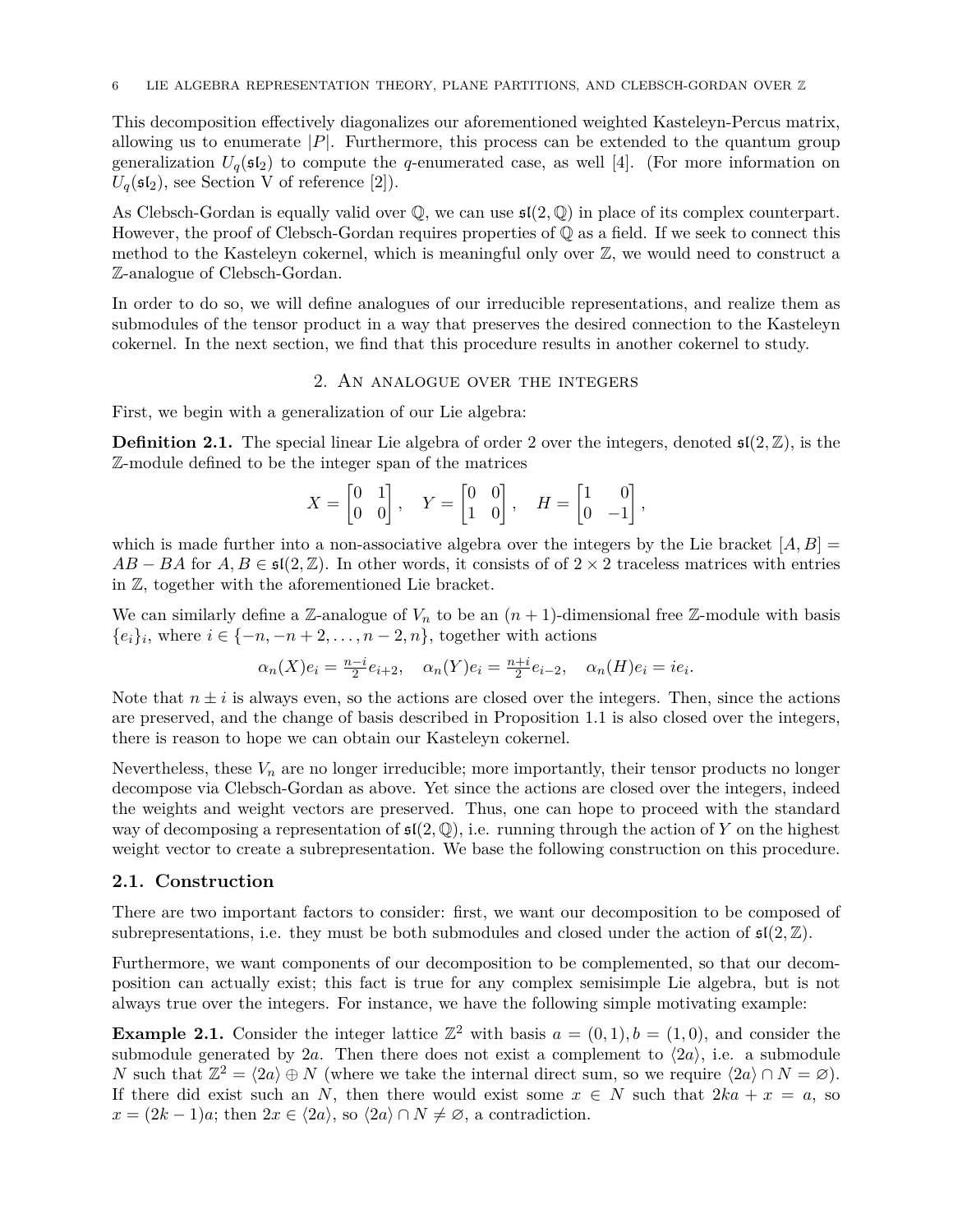It is not uncommon that we obtain a non-primitive element (recall that a *primitive element* of a lattice is one that is not an integer multiple of another element) when we compute the orbit of the *Y* -action on the highest weight vector. Thus, we wish to design a module which could have a complement, but is still in "the same direction" as before, i.e.  $\mathfrak{sl}(2,\mathbb{Z})$  actions are preserved.

**Definition 2.2.** Let  $M \subseteq \mathbb{Z}^n$  be a finitely-generated  $\mathbb{Z}$ -module. Then we define the *rational closure*  $M^{\mathbb{Q}}$  of *M* in  $\mathbb{Z}^n$  to be

$$
M^{\mathbb{Q}}:=(M\otimes_{\mathbb{Z}}\mathbb{Q})\cap \mathbb{Z}^n,
$$

or equivalently, the kernel of the following sequence of maps:

$$
\mathbb{Z}^n \to \mathbb{Z}^n/M \to F(\mathbb{Z}^n/M)
$$

where the first map is the canonical projection to the quotient, and the second map is the canonical quotient by torsion submodule.

In the case of our Clebsch-Gordan construction, the rational closure eliminates the issue created by non-primitive elements. First, we have the following weaker result:

**Proposition 2.1.** Let  $M \subseteq \mathbb{Z}^n$  be a finitely-generated  $\mathbb{Z}$ -module. Then  $M^{\mathbb{Q}}$  is complemented in  $\mathbb{Z}^n$ , i.e. there exists a  $\mathbb{Z}$ -submodule *N* of  $\mathbb{Z}^n$  such that  $\mathbb{Z}^n = M^{\mathbb{Q}} \oplus N$ .

*Proof.* Let  $\{x_1, \ldots, x_m\} \subseteq \mathbb{Z}^n$  be the generators of *M*, and consider the matrix  $[x_1 \cdots x_m]$ . Taking the Smith normal form of this matrix yields us a change of basis in which *M* is *rectilinear* (i.e. its generators are each proportional to a standard basis vector of  $\mathbb{Z}^n$ ). Then taking the rational closure of a rectilinear basis yields a subset of the standard basis, and hence  $\mathbb{Z}^n/M^{\mathbb{Q}}$  is generated by the remaining standard basis vectors. Thus, we have the splitting  $\mathbb{Z}^n = M^{\mathbb{Q}} \oplus (\mathbb{Z}^n / M^{\mathbb{Q}})$ .  $\Box$ 

We will use this proposition to demonstrate that each component of our  $\mathbb{Z}$ -analogue decomposition is complemented in  $V_n \otimes V_k$ .

Let us now at last state the construction of our analogue.

**Definition 2.3.** Let  $n \geq k$ , and let  $V_n$ ,  $V_k$  be the previously defined Z-analogues of their respective  $\mathfrak{sl}(2,\mathbb{Q})$  irreducible representations. Let the *v* be highest weight vector of  $V_n \otimes V_k \cong \mathbb{Z}^{(n+1)(k+1)}$ , and consider its (linear) *Y -orbit*:

$$
W_{n+k} := \langle \{ \alpha(Y^n)v \quad \text{s.t.} \quad n \in \mathbb{N} \} \rangle.
$$

Next, take the rational closure  $W_{n+k}^{\mathbb{Q}}$ , and find the next highest weight vector not in  $W_{n+k}^{\mathbb{Q}}$ , and whose *Y*-orbit  $W_{n+k-2}$  is closed under the  $\mathfrak{sl}(2,\mathbb{Q})$  action. Take its rational closure, and repeat this process until we reach the last component,  $W_{n-k}^{\mathbb{Q}}$ . Then define our Z*-Clebsch-Gordan decomposition (ZCG)* to be:

$$
W_{n+k}^{\mathbb{Q}} \oplus W_{n+k-2}^{\mathbb{Q}} \oplus W_{n+k-4}^{\mathbb{Q}} \oplus \cdots \oplus W_{n-k}^{\mathbb{Q}}.
$$

**Proposition 2.2.** The following statements are true:

- (1) The  $W_i^{\mathbb{Q}}$  are generated by orthogonal elements.
- (2) The  $W_i^{\mathbb{Q}}$  exist, and are representations of  $\mathfrak{sl}(2,\mathbb{Z})$ ; i.e., we can find a next-highest weight vector whose Y-orbit is closed under the action of  $\mathfrak{sl}(2,\mathbb{Z})$  and not contained in previous components.
- (3) Each  $W_i^{\mathbb{Q}}$  is complemented in  $\mathbb{Z}^{(n+1)(k+1)}$ .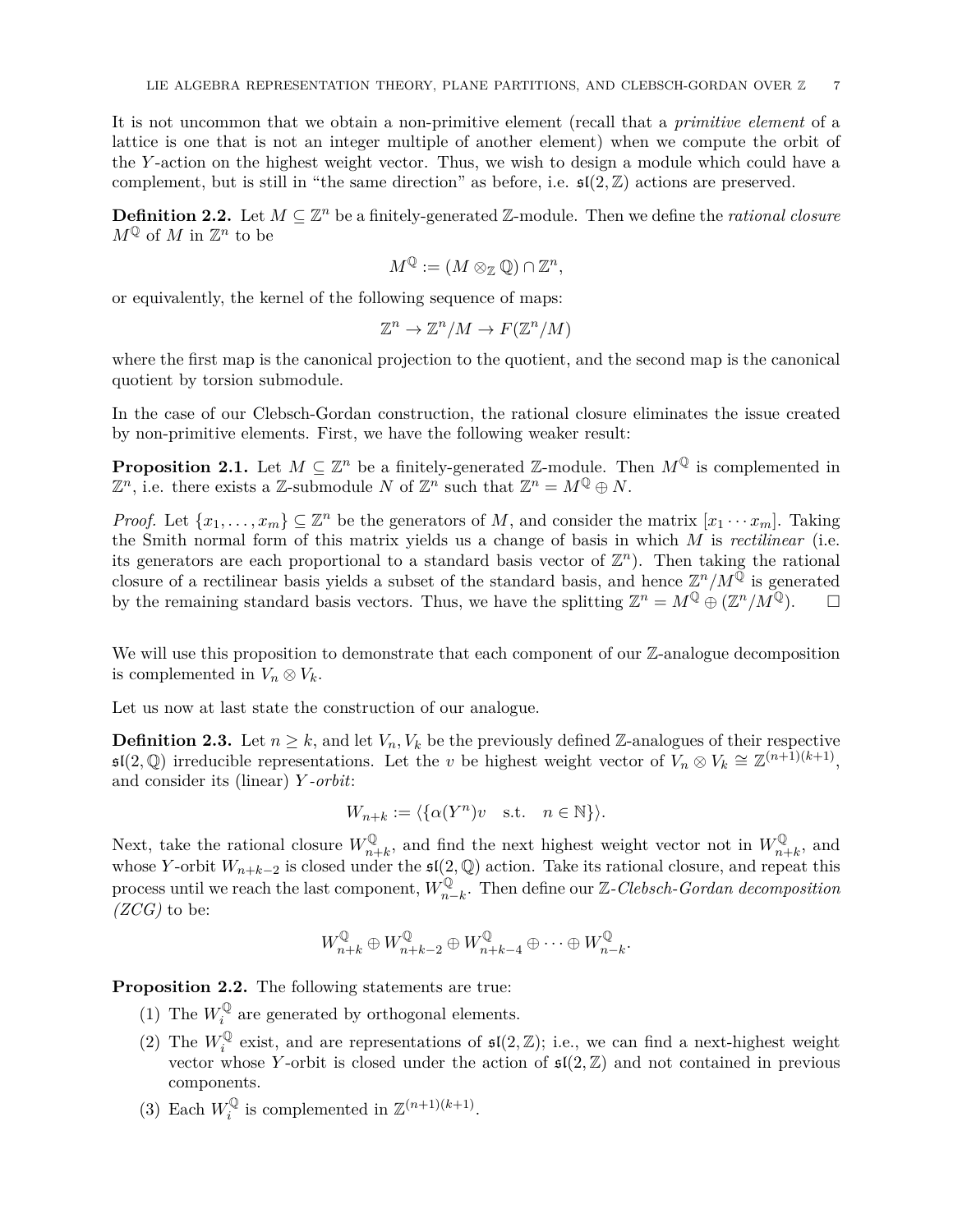*Proof.*

(1) Given a weight vector *v* of weight  $\lambda$  in  $V_n \otimes V_k$ , we have that  $v = \sum_i a_i v_{\lambda,i}$ , where  $v_{\lambda,i}$  are the basis elements (simple tensors) of weight  $\lambda$ . Then

$$
\alpha(Y)v = \sum_{i} a_i \alpha(Y)v_{\lambda,i} = \sum_{j} b_j v_{\lambda-2,j}
$$

will thus be a weight vector of weight  $\lambda$  −2. Indeed, as their coefficients are only nonzero in different basis vectors, they are orthogonal. Similarly, since all generators of the orbit have different weights, they are all pairwise orthogonal. Note that taking the rational closure of the *Y* -orbit is equivalent to taking each generator to its primitive form (i.e. via dividing by the gcd of its entries), because the generators exist in different weight spaces.

(2) Within  $V_n \otimes V_k \otimes \mathbb{Q}$ , we have that  $W_k^{\mathbb{Q}}$  is the intersection of submodules  $W_i \otimes \mathbb{Q}$  and  $V_n \otimes V_k$ , representations of  $\mathfrak{sl}(2,\mathbb{Z})$ ; thus,  $W_i^{\mathbb{Q}}$  is also a representation of  $\mathfrak{sl}(2,\mathbb{Z})$ . Nevertheless, we can also provide a more constructive proof of this fact, which clarifies the computation and concrete structure of these components.

We will find that  $W_i^{\mathbb{Q}}$  are representations of  $\mathfrak{sl}(2,\mathbb{Z})$  by proving their existence. The  $W_i^{\mathbb{Q}}$  are already closed under the actions of Y and H. We need only to choose "next highest" weight" vector such that the module is closed under the action of *X*.

First, the rational closure of a *Y* -orbit generated by a weight vector *v* is closed under the action of *X* if and only if  $\alpha(X)v = 0$ . If  $\alpha(X)v = 0$ , then since the actions of *X* and *Y* are inverses by a scalar factor (which are normalized in the rational closure), the *Y* -orbit of *v* is closed under *X*'s action. Likewise, if *Y* -orbit of *v* is closed under *X*'s action, then automatically *v* must vanish under the *X*-action, or else  $\alpha(X)v$  would not be in the *Y*-orbit.

Hence, let the previous component be  $W_{N+2}^{\mathbb{Q}}$ , i.e. the *Y*-orbit of a vector of weight  $N+2$ . Now, we define our next highest weight vector *v* to be the generator of ker  $\alpha(X)|_N$ ; so, it is sufficient to show that *v* exists. Moreover, *v* is not contained in  $W_i^{\mathbb{Q}}$  for  $i > N$ , because by (1), all elements of weight *N* in  $W_i^{\mathbb{Q}}$  for  $i > N$  do not vanish under  $\alpha(X)$ .

For the purposes of this proof, let us define another notation for the action of  $(2,\mathbb{Z})$ : let  $V_n$ have basis  $\{e_0, \ldots, e_n\}$  where  $e_i = x^{n-i}y^i$ ; then we have the following actions:

 $\alpha(X)e_i = ie_{i-1}, \quad \alpha(Y)e_i = (n-i)e_{i+1}, \quad \alpha(H)e_i = (n-2i)e_i.$ 

Thus, we have the following action of *X* on  $V_n \otimes V_k$  (with basis  $\{e_i \otimes f_j\}$ ):

$$
(\alpha_n \otimes \alpha_k)(X)(e_i \otimes f_j) = ie_{i-1} \otimes f_j + je_i \otimes f_{j-1}.
$$

We desire a collection of coefficients  $a_{i,j}$  such that the following is true:

$$
\alpha(X)\sum_{i+j=N}a_{i,j}e_i\otimes f_j=\sum_{i+j=N}a_{i,j}(ie_{i-1}\otimes f_j+je_i\otimes f_{j-1})=0.
$$

Because simple tensors are linearly independent, this corresponds to the system

$$
a_{i,j}i = a_{i-1,j+1}(j+1)
$$
  

$$
a_{i,j}j = a_{i+1,j-1}(i+1)
$$

for all  $i + j = N$ , which can be solved for the coefficients with one degree of freedom. Thus, we let *v* be the primitive element satisfying these conditions.

(3) As the  $W_i^{\mathbb{Q}}$  are submodules of  $V_n \otimes V_k$ , they are complemented by Proposition 2.1. □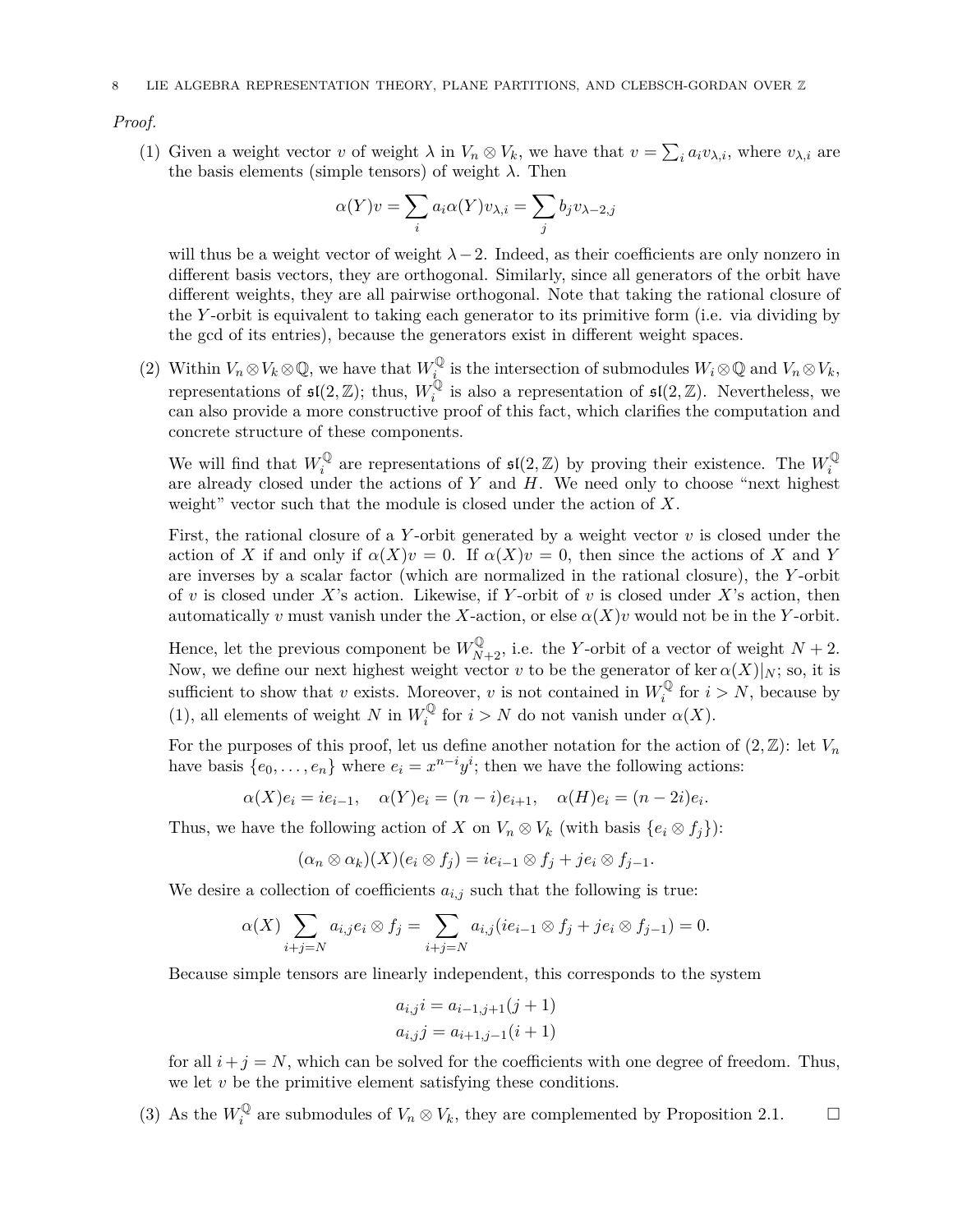As a final demonstration of this construction, we will compute an example in full.

**Example 2.2.** For the purposes of this example, let us define another notation for the action of  $\mathfrak{sl}(2,\mathbb{Z})$ : let  $V_n$  have basis  $\{e_0,\ldots,e_n\}$  where  $e_i = x^i y^{n-i}$ ; then we have the following actions:

$$
\alpha(X)e_i = (n-i)e_{i+1}, \quad \alpha(Y)e_i = ie_{i-1}, \quad \alpha(H)e_i = (2i - n)e_i
$$

Consider the product  $V_2 \otimes V_1$  with basis  $\{e_i \otimes f_j\}$ , which will have ZCG

$$
W_3^{\mathbb{Q}} \oplus W_1^{\mathbb{Q}}.
$$

The highest weight vector is  $e_2 \otimes f_1$ . Then, we obtain the *Y*-orbit generators:

$$
id: e_2 \otimes f_1
$$
  
\n
$$
\alpha(Y): 2e_1 \otimes f_1 + e_2 \otimes f_0
$$
  
\n
$$
\alpha(Y^2): 2e_0 \otimes f_1 + 4e_1 \otimes f_0
$$
  
\n
$$
\alpha(Y^3): 6e_0 \otimes f_0
$$

For ease of reading, let us denote the simple tensors by the letters in the table below at the right.

| Now, we know by Prop. $2.2(1)$ that taking the rational closure gives us   | $\begin{vmatrix} e_2 & e_1 & e_0 \end{vmatrix}$ |  |
|----------------------------------------------------------------------------|-------------------------------------------------|--|
| primitive forms of the generators above, and thus we obtain the following: | $f_1$ a b c                                     |  |

$$
W_3^{\mathbb{Q}} = \langle a, 2b + d, c + 2e, f \rangle \qquad f_0 \mid d \quad e \quad f
$$

*.*

Now we can compute the next component. We have that  $\alpha(X)$  sends both of our weight 1 vectors,  $e_2 \otimes f_0$  and  $e_1 \otimes f_1$ , to  $e_2 \otimes f_1$ . Thus, we compute

$$
\ker \alpha(X)|_1 = \ker \begin{bmatrix} 0 & 1 \\ 0 & 1 \end{bmatrix} = \text{span}\left\{ \begin{bmatrix} 1 \\ -1 \end{bmatrix} \right\}
$$

and so we obtain our next highest weight vector *b−d*. Then, by calculating the *Y* -action, we obtain  $W_1^{\mathbb{Q}} = \langle b - d, e - c \rangle$ . If there was another piece to the composition, we would repeat this process.

#### **2.2. Yet another cokernel**

There remains a glaring fact to consider: our "decomposition" is not isomorphic to the tensor product, and so it is more a submodule than a decomposition. In particular, though our components are all complemented by Proposition 2.2, their complements are not necessarily always of the form  $W_i^{\mathbb{Q}}$ . Hence, we can study these complements by forming a new cokernel:

**Definition 2.4.** Let  $n \geq k$ , and let  $V_n$ ,  $V_k$  be the previously defined Z-analogues of their respective  $\mathfrak{sl}(2,\mathbb{Q})$  irreducible representations. Let  $V_n \otimes V_k$  have ZCG  $W_{n+k}^{\mathbb{Q}} \oplus \cdots \oplus W_{n-k}^{\mathbb{Q}}$ , whose generators  ${g_1, \ldots, g_{(n+1)(k+1)}}$  can be written as a matrix  $M = [g_1 \cdots g_{(n+1)(k+1)}].$  Then the *ZCG cokernel* of  $V_n \otimes V_k$  is defined as follows:

$$
\operatorname{coker} M = \mathbb{Z}^{(n+1)(k+1)}/\langle g_1, \ldots, g_{(n+1)(k+1)}\rangle.
$$

This can be computed using the Smith normal form; for instance, the ZCG cokernel of  $V_2 \otimes V_1$ from Example 2.2 is  $(\mathbb{Z}/3)^2$ . We have computed this cokernel for small cases  $(n, k \leq 9)$ ; they are included in the Appendix.

In the small cases, patterns can already be seen and conjectured based on whether *n, k*, or their sum is prime. This hints that the properties of this cokernel rely heavily on the primes of  $\mathbb{Z}$ , and exceedingly complicated structure. Thus, we hope that this cokernel can be further studied through the *q*-enumerated or quantum group case, in which we compute over  $\mathbb{Q}[q, q^{-1}]$ .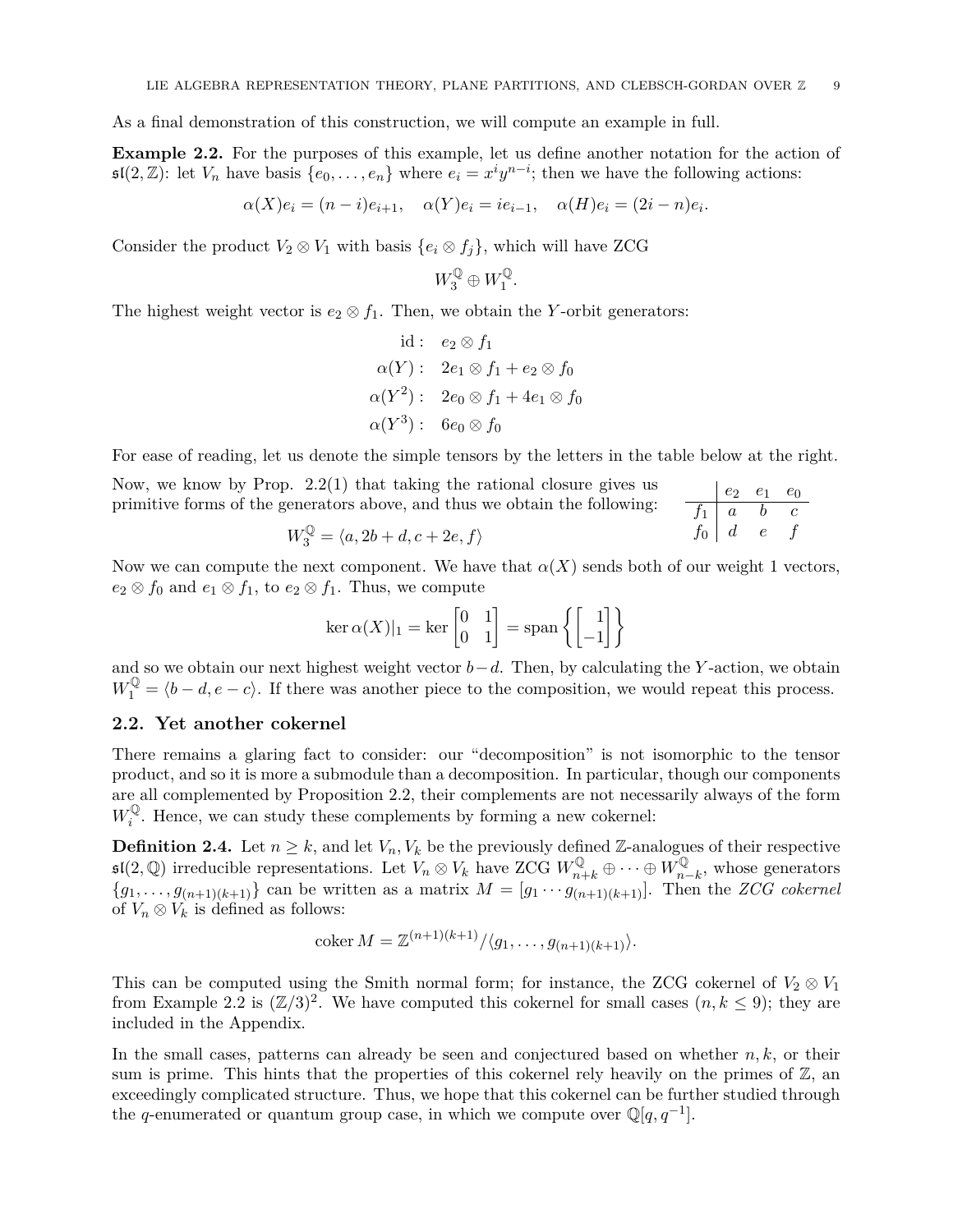#### 3. Acknowledgements

I would firstly like to thank Greg Kuperberg for being a wonderful mentor over the course of this past half-year; his enduring patience, thoughtful support, and relentless enthusiasm for math have taught me so much. I would also like to thank Javier Arsuaga and Jenny Brown for their incredible work in organizing the REU program. Lastly, I would like to thank the other participants of the REU for contributing to a fantastic experience. This summer is one I will never forget.

#### **REFERENCES**

- [1] Brian Hall. *Lie groups, Lie algebras, and representations: an elementary introduction*, volume 222. Springer, 2015.
- [2] Christian Kassel. *Quantum groups*, volume 155. Springer Science & Business Media, 2012.
- [3] Pieter Kasteleyn. Graph theory and crystal physics. *Graph theory and theoretical physics*, pages 43–110, 1967.
- [4] Greg Kuperberg. Four symmetry classes of plane partitions under one roof. *J. Combin. Theory Ser. A*, 75(2):295–315, 1996. arXiv:9506225.
- [5] Greg Kuperberg. An exploration of the permanent-determinant method. *Electron. J. Combin.*, 5(R46), 1998. arXiv:9810091.
- [6] Greg Kuperberg. Kasteleyn cokernels. *Electron. J. Combin.*, 9(R29), 2001. arXiv:0108150.
- [7] Percy Alexander MacMahon. Partitions of numbers whose graphs possess symmetry. Cambridge philos. soc., 1899.
- [8] William H. Mills, David P. Robbins, and Howard Rumsey Jr. Enumeration of a symmetry class of plane partitions. *Discrete mathematics*, 67(1):43–55, 1987.
- [9] Jerome K. Percus. One more technique for the dimer problem. *Journal of Mathematical Physics*, 10(10):1881–1884, 1969.
- [10] Richard P Stanley. Symmetries of plane partitions. *Journal of Combinatorial Theory, Series A*, 43(1):103–113, 1986.